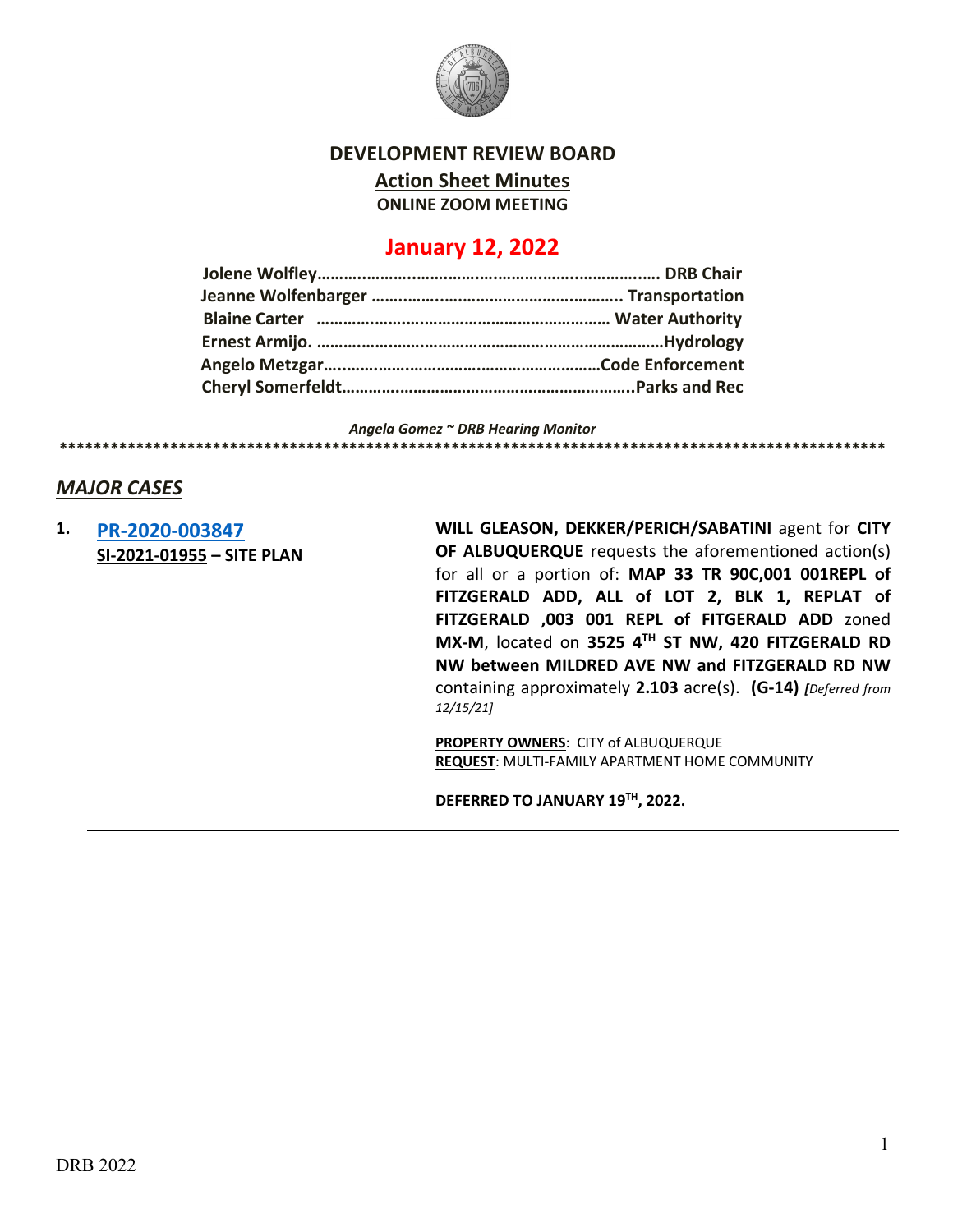## **2. [PR-2020-003688](http://data.cabq.gov/government/planning/DRB/PR-2020-003688/DRB%20Submittals/) SD-2021-00196 – PRELIMINARY PLAT**

**ISAACSON & ARFMAN INC. – FRED ARFMAN/IAN ANDERSON** agent for **GREATER ALBUQUERQUE HABITAT FOR HUMANITY – DOUG CHAMPLIN/BILL REILLY** requests the aforementioned action(s) for all or a portion of: **LOTS 42 THRU 55, DAVID-PEREA-COURSON SUBDIVISION** zoned **R-1B**, located at **62nd ST NW between CLOUDCROFT RD NW and COORS BLVD NW** containing approximately **2.13** acre(s). **(J-11)** *[Deferred from 11/3/21, 11/17/21, 12/1/21, 12/15/21]*

**PROPERTY OWNERS**: GREATER ALBUQUERQUE HABITAT FOR HUMANITY, LONNIE YANES

**REQUEST**: NEW SINGLE-FAMILY RESIDENTIAL DEVELOPMENT. PLAT WILL REVISE CURRENT LOT LINES, DEDICATE NEW PUBLIC RIGHT OF WAY AND NEW EASEMENTS ASSOCIATED WITH THE DEVELOPMENT.

**DEFERRED TO FEBRUARY 2ND, 2022.**

**3. [PR-2021-006238](http://data.cabq.gov/government/planning/DRB/PR-2021-006238/DRB%20Submittals/) SI-2021-01916 - SITE PLAN SD-2022-00001 – PRELIMINARY/FINAL PLAT**

**CONSENSUS PLANNING.** agent for **TITAN DEVELOPMENT**  requests the aforementioned action(s) for all or a portion of: **LOTS 15-18, BLOCK 20 UNITS A and B, NORTH ALBUQUERQUE ACRES** zoned **MX-L**, located at **ALAMEDA BLVD between SAN PEDRO AND LOUSIANA BLVD NE and JEFFERSON ST NE** containing approximately **2.77** acre(s). **(C-18)** *[Deferred from 12/8/21]*

**PROPERTY OWNERS**: SIEGELE, FREDRICK J SUCESSOR SIEGELE IRRVT **REQUEST**: SITE PLAN FOR 105 UNIT APARTMENT COMPLEX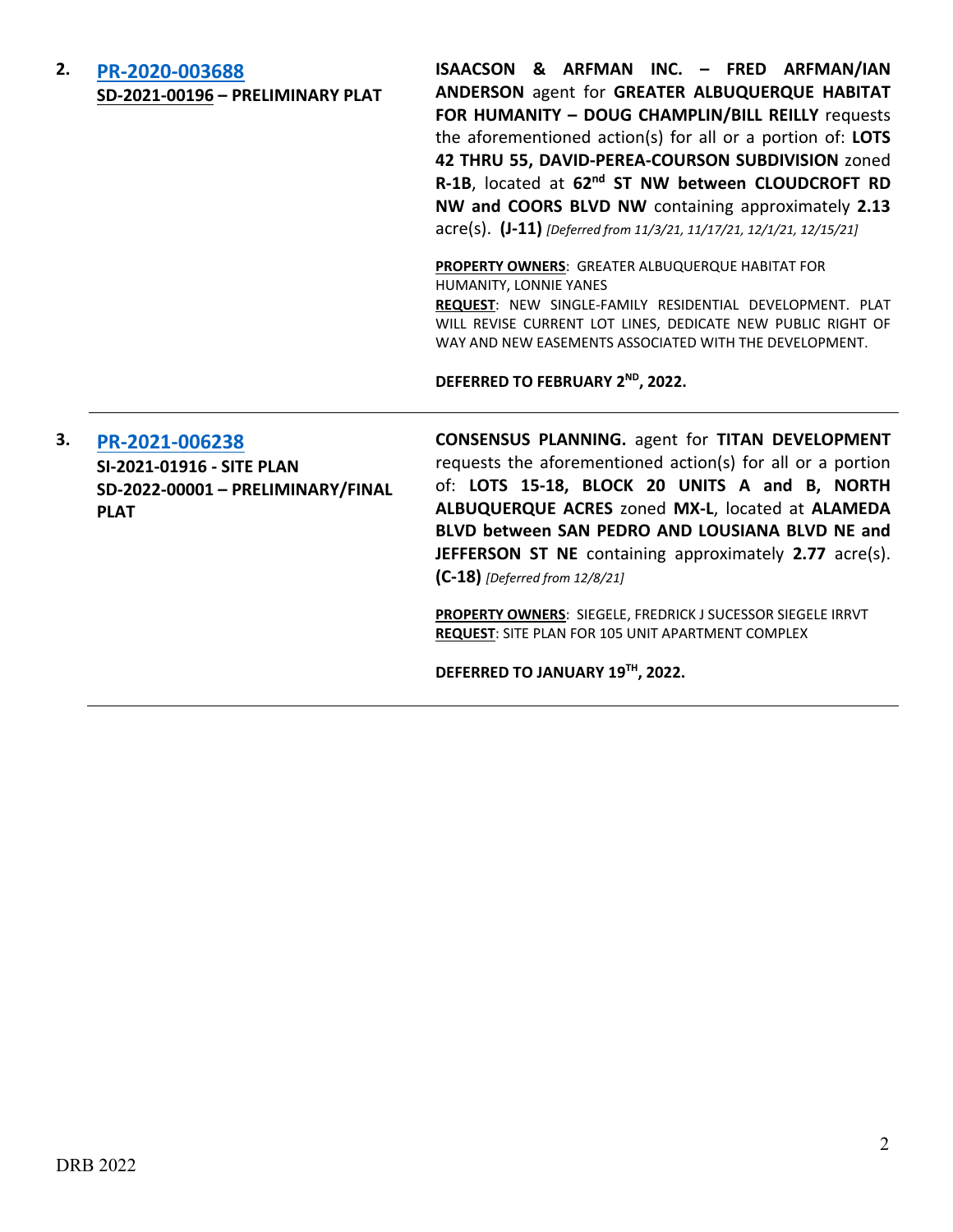**4.**

**5.**

# **[PR-2021-006070](http://data.cabq.gov/government/planning/DRB/PR-2021-006070/DRB%20Submittals/) SI-2021-01889 – SITE PLAN**

**CONSENSUS PLANNING, INC.** agent for **98TH AND I-40 LAND, LLC** requests the aforementioned action(s) for all or a portion of: **TRACT 9, UNIT 5, AVALON SUBDIVISION** zoned **NR-BP,** located on **BLUEWATER RD NW between 94TH ST NW and 90TH ST NW** containing approximately **16.1** acre(s). **(K-9)** *[Deferred from 12/1/21, 12/15/21, 12/5/21, 1/5/22]*

**PROPERTY OWNERS:** 98TH AND I-40 LAND, LLC **REQUEST:** SITE PLAN APPROVAL FOR AN APPROXIMATELY 150,000 SQUARE FOOT WAREHOUSE AND DISTRIBUTION OF BUILDING ON A 9.7ACRE PORTION OF THE SUBJECT PROPERTY (NORTH PORTION)

**IN THE MATTER OF THE AFOREMENTIONED APPLICATION, BEING IN COMPLIANCE WITH ALL APPLICABLE REQUIREMENTS OF THE DPM AND THE IDO, WITH THE SIGNING OF THE INFRASTRUCTURE LIST ON JANUARY 12TH, 2022, THE DRB HAS**  *APPROVED* **THE SITE PLAN. FINAL SIGN-OFF IS DELEGATED TO TRANSPORTATION FOR DAYTONA TURN-AROUND EASEMENT AND TO PLANNING FOR SOLID WASTE SIGNATURE AND FOR THE RECORDED INFRASTRUCTURE IMPROVEMENTS AGREEMENT.**

**[PR-2021-006070](http://data.cabq.gov/government/planning/DRB/PR-2021-006070/DRB%20Submittals/) SI-2021-01888 – SITE PLAN**

**CONSENSUS PLANNING, INC.** agent for **98TH AND I-40 LAND, LLC** requests the aforementioned action(s) for all or a portion of: **TRACT 9, UNIT 5, AVALON SUBDIVISION** zoned **NR-BP,** located on **BLUEWATER RD NW between 94TH ST NW and 90TH ST NW** containing approximately **16.1** acre(s). **(K-9)** *[Deferred from 12/1/21, 12/15/21, 1/5/22]*

**PROPERTY OWNERS:** 98TH AND I-40 LAND, LLC

**REQUEST:** SITE PLAN APPROVAL FOR AN APPROXIMATELY 150,000 SQUARE FOOT WAREHOUSE AND DISTRIBUTION OF BUILDING ON A 9.7ACRE PORTION OF THE SUBJECT PROPERTY (SOUTH PORTION)

**IN THE MATTER OF THE AFOREMENTIONED APPLICATION, BEING IN COMPLIANCE WITH ALL APPLICABLE REQUIREMENTS OF THE DPM AND THE IDO, WITH THE SIGNING OF THE INFRASTRUCTURE LIST ON JANUARY 12TH, 2022, THE DRB HAS**  *APPROVED* **THE SITE PLAN. FINAL SIGN-OFF IS DELEGATED TO PLANNING FOR SOLID WASTE SIGNATURE AND FOR THE RECORDED INFRASTRUCTURE IMPROVEMENTS AGREEMENT.**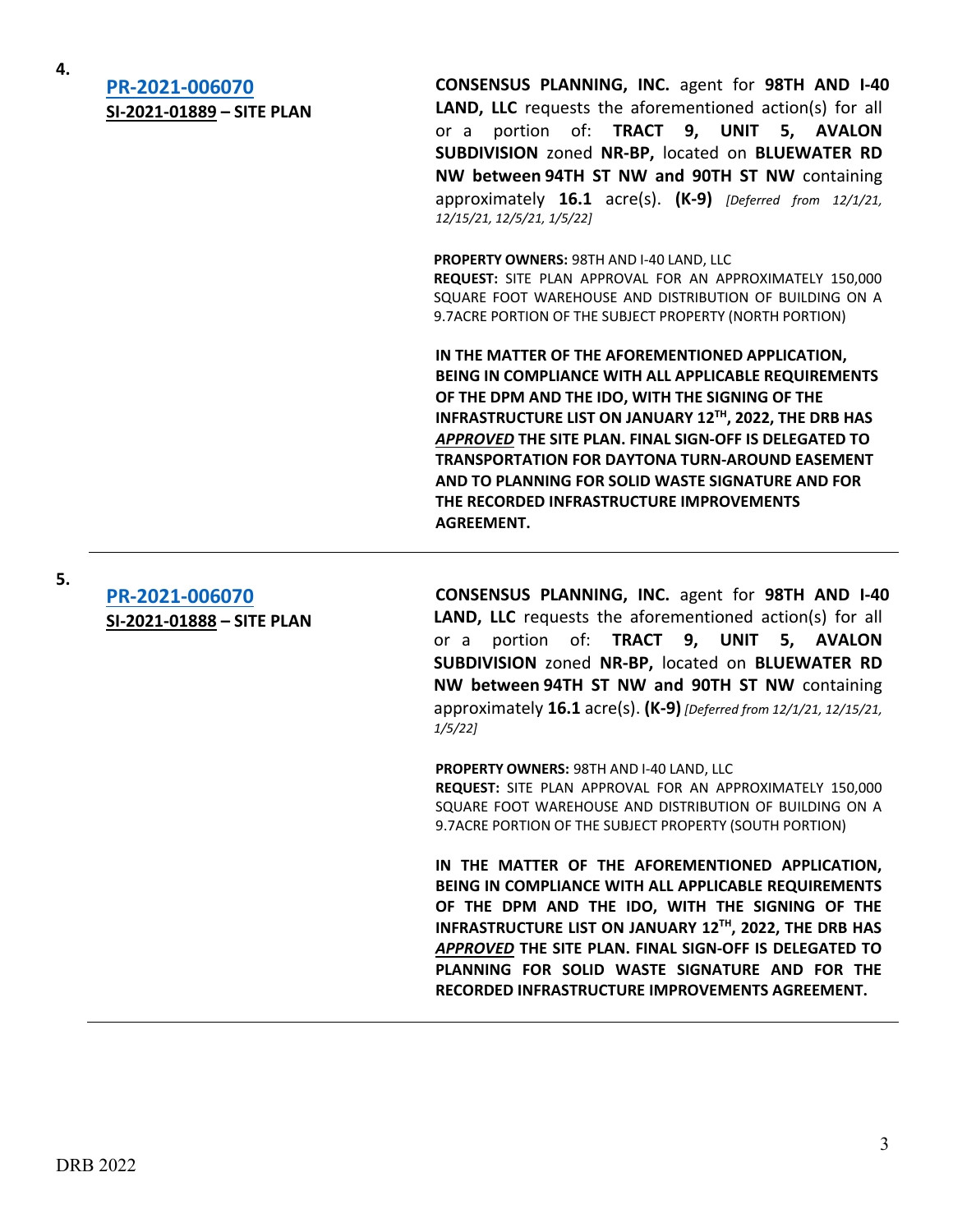#### **6. [PR-2021-006070](http://data.cabq.gov/government/planning/DRB/PR-2021-006070/DRB%20Submittals/)**

**SD-2021-00240 – PRELIMINARY/FINAL PLAT Slope SD-2021-00245 - VACATION OF PRIVATE EASEMENT De-siltation SD-2021-00246 - VACATION OF PRIVATE EASEMENT Drainage SD-2021-00247 - VACATION OF PRIVATE EASEMENT SD-2021-00249 - VACATION OF PUBLIC EASEMENT Anchor SD-2021-00250 - VACATION OF PUBLIC EASEMENT PUE**

**CSI – CARTESIAN SURVEY'S INC.** agent for **98TH & I-40 LAND, LLC** requests the aforementioned action(s) for all or a portion of: **TRACT 9, UNIT 5, AVALON SUBDIVISION**  zoned **NR-BP**, **located at BLUEWATER RD NW between 94TH ST and 90TH ST** containing approximately **16.1021** acre(s). **(K-09)** *[Deferred from 12/8/21, 1/5/22]*

PROPERTY OWNERS: 98<sup>th</sup> &I-40 LAND, LLC **REQUEST**: CREATE TWO NEW TRACTS FROM ONE EXISTING TRACT, GRANT EASEMENTS, VACATE PUBLIC EASEMENTS

**IN THE MATTER OF THE AFOREMENTIONED APPLICATION, BEING IN COMPLIANCE WITH ALL APPLICABLE REQUIREMENTS OF THE DPM AND THE IDO, THE DRB HAS** *APPROVED* **THE VACATIONS OF PUBLIC AND PRIVATE EASEMENT AND THE PRELIMINARY/ FINAL PLAT. FINAL SIGN OFF IS DELEGATED TO PLANNING FOR THE AGIS DXF FILE.**

**7. [PR-2019-002402](http://data.cabq.gov/government/planning/DRB/PR-2019-002402/DRB%20Submittals/) SI-2021-002080 – SITE PLAN**

**BOWMAN CONSULTING GROUP** requests the aforementioned action(s) for all or a portion of: **LOT 12, UNIT 5, AVALON SUBDIVISION** zoned **NR-BP**, located on **98TH** containing approximately **1.46** acre(s). **(K-9)** *[Deferred from 1/5/22]*

**PROPERTY OWNERS**: KEVIN MATTSON-RS BLUEWATER LLC **REQUEST**: DRB SITE PLAN FOR DRIVE THRU RESTAURANT

**DEFERRED TO FEBRUARY 9TH, 2022.**

**8. [PR-2021-005195](http://data.cabq.gov/government/planning/DRB/PR-2021-005195/DRB%20Submittals/) SI-2021-01747 – SITE PLAN**

**DEKKER/PERICH/SABATINI – WILL GLEASON** agent for **JC SIX LLC** requests the aforementioned action(s) for all or a portion of: **TRACT 6A-1, UNIT 1, JOURNAL CENTER PHASE 2** zoned **MX-H**, located on **7501 JEFFERSON ST NE between JEFFERSON ST and MASTHEAD ST NE** containing approximately **5.1536** acre(s). (**D-17)** *[Deferred from 11/10/21, 12/1/21, 12/15/21, 1/5/22]*

**PROPERTY OWNERS**: JC SIX LLC **REQUEST**: SITE PLAN APPROVAL REQUEST FOR MULTI-FAMILY APARTMENT HOME COMMUNITY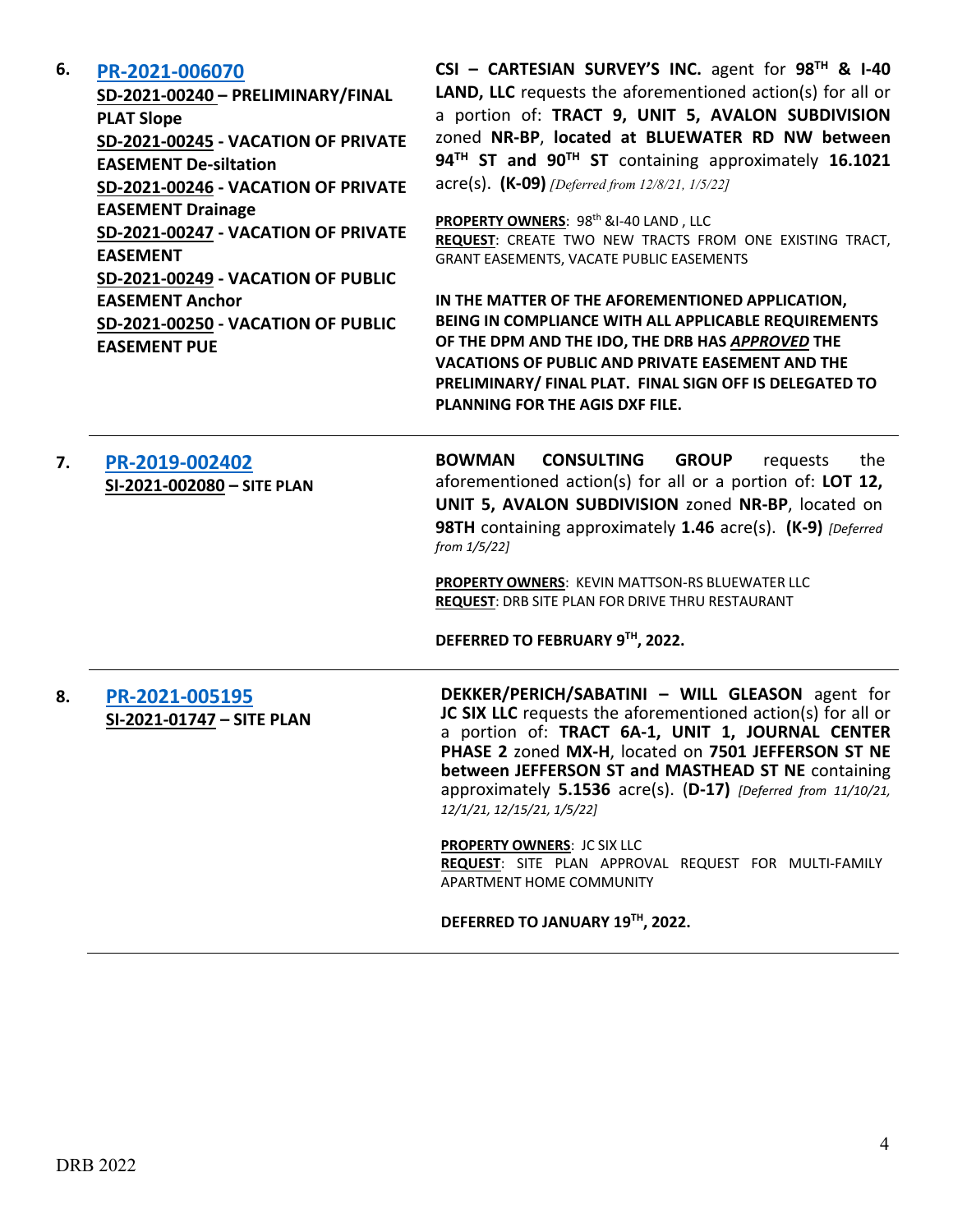**9. [PR-2021-005628](http://data.cabq.gov/government/planning/DRB/PR-2021-005628/DRB%20Submittals/) IDO <sup>2020</sup> SD-2021-00214 – PRELIMINARY PLAT SD-2021-00224 – BULK LAND PLAT**

**BOHANNAN HUSTON INC.** agent for **MDS INVESTMENTS, LLC** requests the aforementioned action(s) for all or a portion of: **TRACT A-1-A-1-A, MESA DEL SOL INNOVATION PARK** zoned **PC**, located on **UNIVERSITY BLVD SE between STRYKER RD and UNIVERSITY BLVD** containing approximately **1598.6338** acre(s). **(R-14, S-14- 17, T-15-17)** *[Deferred from 11/17/21, 12/8/21, 12/15/21, 1/5/22]*

**PROPERTY OWNERS**: MDS INVESTMENTS, LLC **REQUEST**: PRELIMINARY PLAT AND BULK LAND PLAT FOR FUTURE TRACT N AND THE RE-PLAT OF TRACT A-1-A1-A TO DEDICATE RIGHT OF WAY FOR MESA DEL SOL TOWN CENTER.

**IN THE MATTER OF THE AFOREMENTIONED APPLICATION, BEING IN COMPLIANCE WITH ALL APPLICABLE REQUIRE-MENTS OF THE DPM AND THE IDO, THE DRB HAS** *APPROVED* **THE BULK PLAT WITH FINAL SIGN OFF DELEGATED TO PLANNING FOR UTILITY COMPANY SIGNATURE, THE AGIS DXF FILE AND FOR THE PROJECT AND APPLICATION NUMBERS TO BE ADDED TO THE PLAT.**

**THE PRELIMINARY PLAT IS DEFERRED TO FEBRUARY 2ND, 2022.**

**10.**

**[PR-2021-005222](http://data.cabq.gov/government/planning/DRB/PR-2021-005222/DRB%20Submittals/) IDO 2019 SI-2021-01237 – EPC SITE PLAN SIGN OFF**

**TIERRA WEST, LLC** agent for **WESTERN HILLS INVESTMENTS LLC** requests the aforementioned action(s) for all or a portion of: **TRACT C-4-A PLAT OF TRACTS C3A, C3B, C3C, C4A, SEVEN BAR RANCH** zoned **NR-BP**, located at **3615 HWY 528 between CALLE CUERVO NW and HWY 528** containing approximately 1.99 acre(s). **(A-14)** *[Deferred from8/18/21, 9/15/21, 9/22/21, 10/20/21, 11/10/21, 12/1/21, 1/5/22]*

**PROPERTY OWNERS**: WESTERN HILLS INVESTMENTS LLC **REQUEST**: FINAL SIGN OFF OF EPC SITE PLAN

**DEFERRED TO JANUARY 19TH, 2022.**

## *MINOR CASES*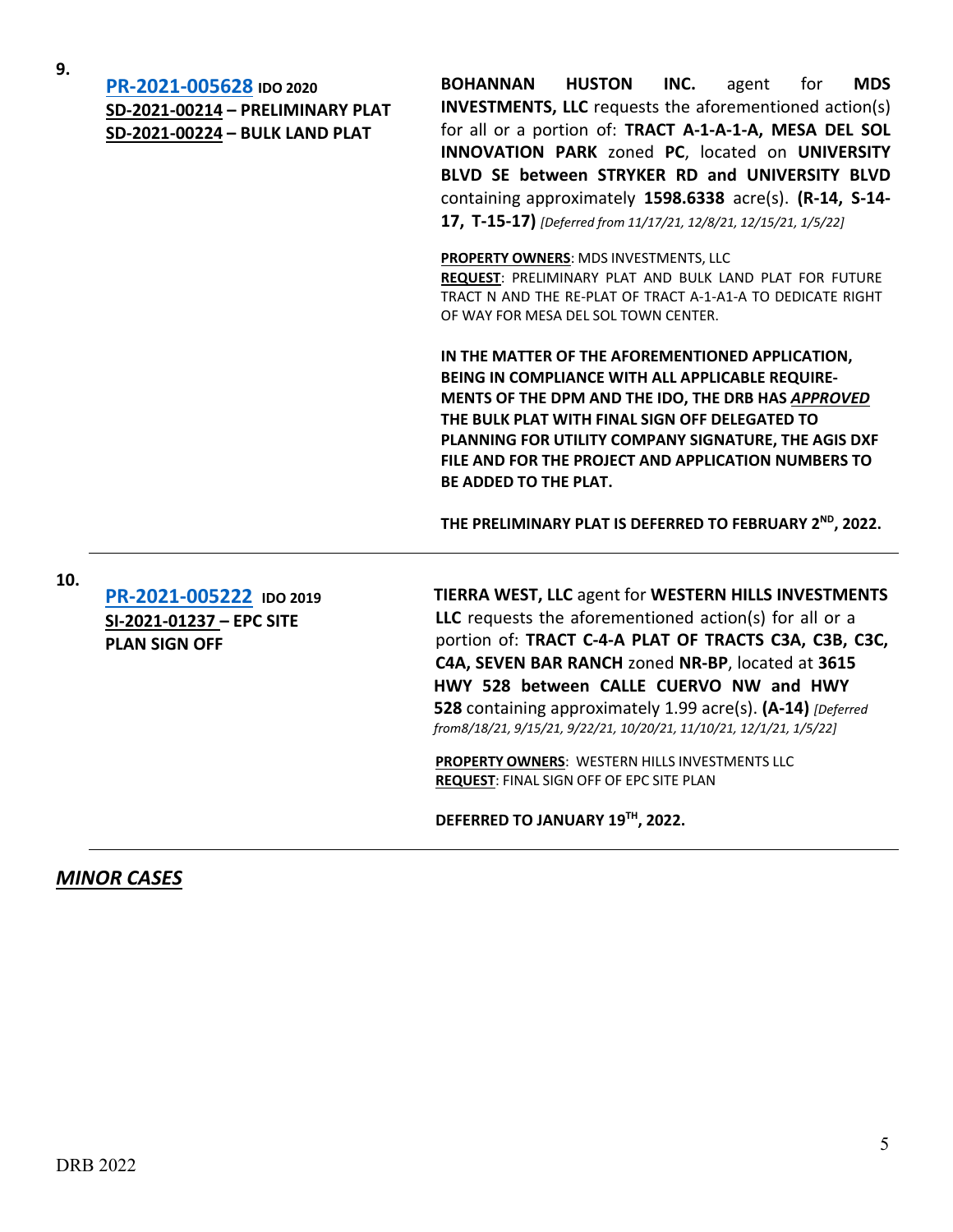| 11. | PR-2019-002309<br>SD-2021-00264 - FINAL PLAT                               | TIERRA WEST LLC agent for WYMONT LLC requests the<br>aforementioned action(s) for all or a portion of: LOT 1-A-1<br>PLAT FOR LOTS 1-A-1 AND 5-A-1, LA MIRADA SUBDIVISION<br>zoned MX-M, located at 4315 WYOMING BLVD NE<br>between MONTOGOMERY BLVD NE and LA MIRADA PL NE<br>containing approximately 15.19 acre(s). (G-19)<br><b>PROPERTY OWNERS: WYMONT LLC</b><br><b>REQUEST: FINAL PLAT REVIEW</b> |
|-----|----------------------------------------------------------------------------|---------------------------------------------------------------------------------------------------------------------------------------------------------------------------------------------------------------------------------------------------------------------------------------------------------------------------------------------------------------------------------------------------------|
|     |                                                                            | IN THE MATTER OF THE AFOREMENTIONED APPLICATION,<br>BEING IN COMPLIANCE WITH ALL APPLICABLE REQUIREMENTS<br>OF THE DPM AND THE IDO, THE DRB HAS APPROVED THE FINAL<br>PLAT. FINAL SIGN-OFF IS DELEGATED TO PLANNING FOR<br>UTILITY COMPANY SIGNATURE, AMAFCA SIGNATURE AND FOR<br>PROJECT AND APPLICATION NUMBERS TO BE ADDED TO THE<br>PLAT.                                                           |
| 12. | PR-2018-001326<br>VA-2021-00457 - TEMPORARY DEFERRAL<br><b>OF SIDEWALK</b> | MARK GOODWIN & ASSOCIATES, PA agent for EASTSIDE<br><b>DEVELOPMENT, INC.</b> requests the aforementioned<br>action(s) for all or a portion of: TRACT 1-A-1, JUAN TABO<br>HILLS ESTATES zoned R-D, located on JUAN TABO HILLS<br>BLVD between JUAN TABO HILLS UNIT 1 & 2 and TIJERAS<br>ARROYO containing approximately 98.4699 acre(s). (M-21)<br>PROPERTY OWNERS: EASTSIDE DEVELOPMENT                 |
|     |                                                                            | REQUEST: 2 YEAR EXTENSION REQUEST FOR JUAN TABO HILLS ESTATES<br>SUBDIVISION SIDEWALK DEFERRAL AGREEMENT<br>IN THE MATTER OF THE AFOREMENTIONED APPLICATION,<br>BEING IN COMPLIANCE WITH ALL APPLICABLE REQUIREMENTS                                                                                                                                                                                    |
|     |                                                                            | OF THE DPM AND THE IDO, THE DRB HAS APPROVED THE TWO-<br>YEAR REQUEST FOR TEMPORARY DEFERRAL OF CONSTRUCTION<br>OF SIDEWALKS ON THE INTERIOR STREETS AS SHOWN ON<br><b>EXHIBIT IN THE PLANNING FILE.</b>                                                                                                                                                                                                |
| 13. |                                                                            | MARK GOODWIN & ASSOCIATES, PA agent for BOKAY                                                                                                                                                                                                                                                                                                                                                           |
|     | PR-2019-002063<br>SD-2021-00261 - FINAL PLAT                               | <b>CONSTRUCTION, INC.</b> requests the aforementioned<br>action(s) for all or a portion of: LOT 1-PA THRU 31-P1, SAGE<br>RANCH zoned R-T, located on SAGE RANCH COURT<br>between SAGE RANCH RD and BENAVIDEZ RD containing                                                                                                                                                                              |

approximately **3.7742** acre(s). **(M-9)** *[Deferred from 1/5/22]*

**PROPERTY OWNERS**: WESTWAY HOMES **REQUEST**: FINAL PLAT APPROVAL FOR SAGE RANCH SUBDIVISION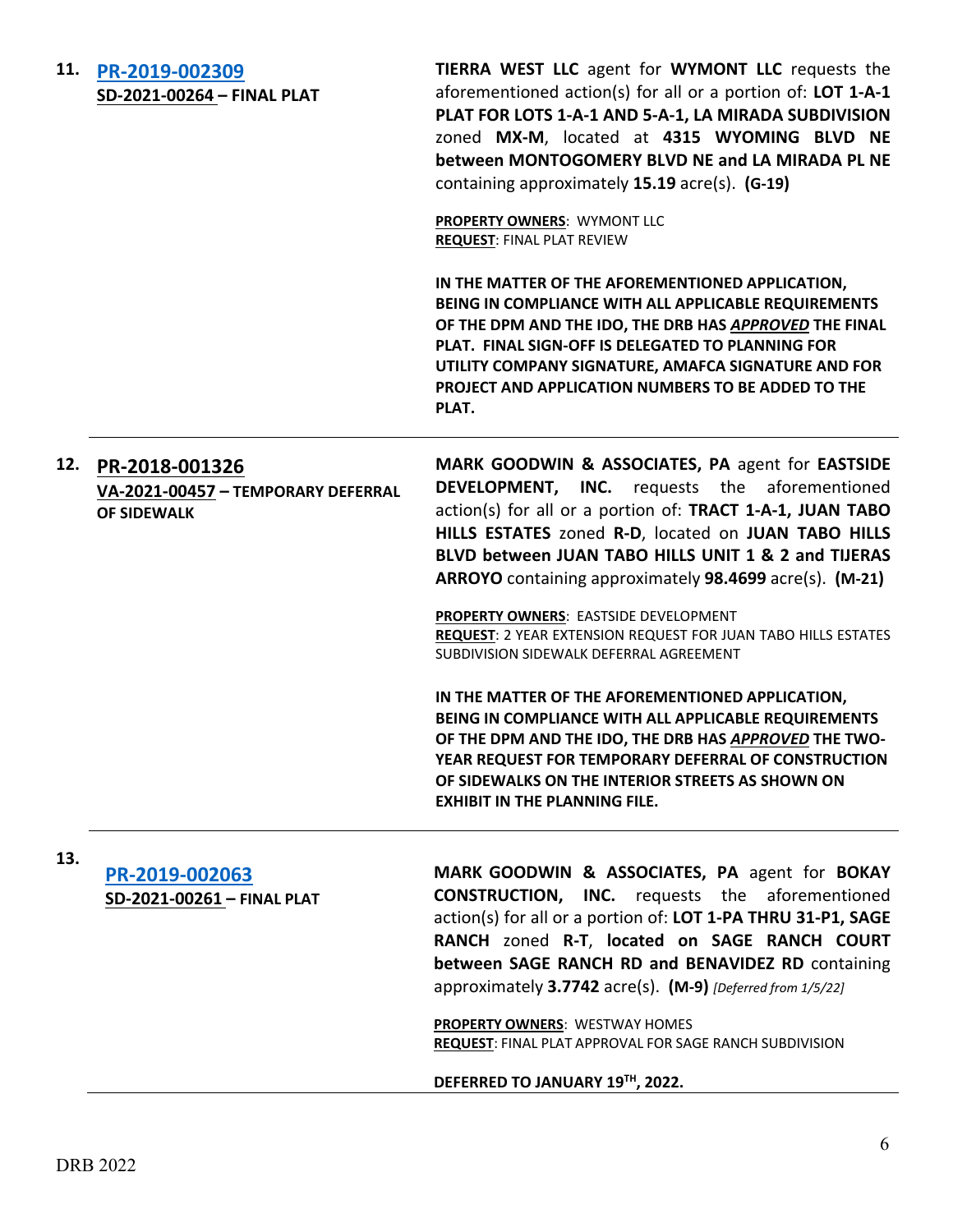**14.**

**[PR-2020-004748](http://data.cabq.gov/government/planning/DRB/PR-2020-004748/DRB%20Submittals/) IDO 2019 SD-2021-00152 – PRELIMINARY/ FINALPLAT Sketch plat 12-2-2020**

#### **TIM SOLINSKI** agent for **AUI INC.** requests the

aforementioned action(s) for all or a portion of: \*62 4 ARMIJO BROS ADDN LOTS 62, 63 & 64 & LOTS R, S & T & ALLEY ADJ LT, LOTS 1-5 ALL LOT 6 EXC A SELY PORTION BLK C OF THE MANDELL BUSINESS AND RESIDENCE ADDN AND AN UNPLATTED STRIP OF LAND W OF AND ADJ THERE , PORTION OF LOTS 7 & 8 BLOCK C MANDELL BUSINESS AND RESIDENCE ADDN & PORTION OF P & Q PERFECTO MARIANO JESUS

ARMIJO ADD, TRACT A2 PLAT OF TRACTS A-1 & A-2, zoned **MX-FB-**

**UD**, located at **ONE CIVIC PLAZA & 400 MARQUETTE** 

**between MARQUETTE and TIJERAS** containing

approximately **2.2273** acre(s). **(J-14)** *Deferred from 7/28/21, 8/4/2, 8/11/21, 8/25/21, 9/15/21, 9/22/21, 10/6/21/ 10/20/21, 11/10/21, 11/17/21,12/1/21, 12/8/21, 12/15/21, 1/5/22]*

**PROPERTY OWNERS**: BERNALILLO COUNTY, CITY OF ALBUQUERQUE **REQUEST**: REPLAT TO CONSOLIDATE 22 LOTS/TRACTS INTO 2 TRACTS, DEDICATE ADDITIONAL PUBLIC RIGHTS-OF-WAY AND TO GRANT EASEMENTS

**IN THE MATTER OF THE AFOREMENTIONED APPLICATION, BEING IN COMPLIANCE WITH ALL APPLICABLE REQUIREMENTS OF THE DPM AND THE IDO, THE DRB HAS** *APPROVED* **THE PRELIMINARY/ FINAL PLAT. FINAL SIGN OFF IS DELEGATED TO THE WATER AUTHORITY FOR THE EXECUTION AND RECORDING OF THE ENCROACHMENT AGREEMENT AS DISCUSSED, AND TO PLANNING FOR UTILITY COMPANY SIGNATURE.**

## *SKETCH PLAT*

**15. [PR-2021-005744](http://data.cabq.gov/government/planning/DRB/PR-2021-005744/DRB%20Submittals/PR-2021-005744%20(PS-2021-00161)%20Jan_12_2022/) PS-2021-00161– SKETCH PLAT** **COMMUNITY SCIENCES CORPORATION** agent for **JOHN E. FARROW & STEPHANIE A. FARROW** requests the aforementioned action(s) for all or a portion of: **94-A-1-A-1, MRGCD MAP 34, PORTION OF TRACT A LOT 6, FRANCELLA TOWNHOUSES** zoned **RA**, located at **2400 MEADOWVIEW, between MATTHEW NW and MEADOWVIEW NW** containing approximately **1.7632** acre(s). **(G-13)**

**PROPERTY OWNERS**: JOHN AND STEPHANIE FARROW **REQUEST**: REPLAT TWO EXISTING LOTS INTO 2 NEW LOTS

**THE SKETCH PLAT WAS REVIEWED AND COMMENTS WERE PROVIDED.**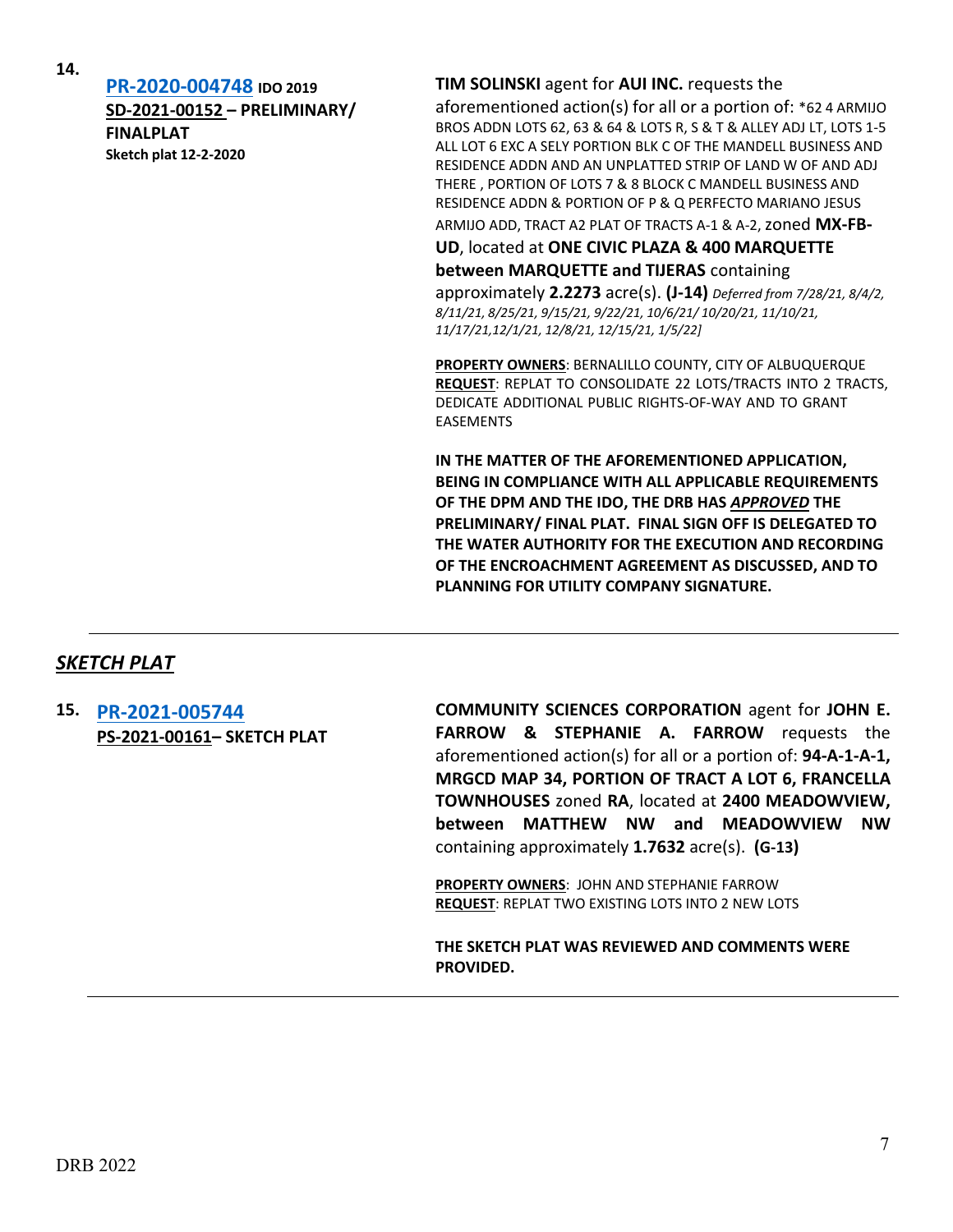**16. [PR-2021-006379](http://data.cabq.gov/government/planning/DRB/PR-2021-006379/DRB%20Submittals/PR-2021-006379%20%20%20%20PS-2021-00164%20%20%20DRB%20-%20Jan%2012,%202022/) PS-2021-00164 – SKETCH PLAT** **ISAACSON & ARFMAN, INC.** agent for **AZTEC VILLAGE LIMITED PARTNERSHIP** requests the aforementioned action(s) for all or a portion of: **LOTS 7 THRU 12, BLOCK 44, HUNING HIGHLAND** zoned **MX-L**, located at **HIGH STREET NE, BETWEEN CENTRAL AVE AND COPPER AVE** containing approximately **0.9787** acre(s). **(K-1)**

**PROPERTY OWNERS**: AZTEC VILLAGE LIMITED PARTNERSHIP **REQUEST**: SKETCH PLAT REVIEW AND COMMENT

**THE SKETCH PLAT WAS REVIEWED AND COMMENTS WERE PROVIDED.**

# **17. [PR-2021-006378](http://data.cabq.gov/government/planning/DRB/PR-2021-006378/DRB%20Submittals/PR-2021-006378%20%20%20%20PS-2021-00163%20%20%20%20%20%20DRB%20-%20Jan%2012,%202022/) PS-2021-00163 – SKETCH PLAT**

**PHILLIP ZAMORA/SAMMY TORREZ** requests the aforementioned action(s) for all or a portion of: **PUBLIC ROW AT 7518 EDITH**, located on **EDITH BLVD between OSUNA and PASEO DEL NORTE** containing approximately **0.722** acre(s). **(D-16)**

**PROPERTY OWNERS**: PHILLIP ZAMORA AND SAMMY TORREZ **REQUEST**: TO OBTAIN ACCESS EASEMENT THROUGHT 7518 EDITH PUBLIC RIGHT OF WAY 61 TO 7514 EDITH EAST OF ALAMEDA LATERAL

**THE SKETCH PLAT WAS REVIEWED AND COMMENTS WERE PROVIDED.**

## **18. [PR-2019-002916](http://data.cabq.gov/government/planning/DRB/PR-2019-002916/DRB%20Comments/%2311%20PR-2019-002905_Jan_15_2020/) PS-2021-00165 – SKETCH PLAT**

**THE GROUP/RON HENSLEY** agent for **CLEARBROOK INVESTMENTS INC.** requests the aforementioned action(s) for all or a portion of: **LOTS 11 & 12, UNIT 3 TRACT 3, NORTH ALBUQUERQUE ACRES** zoned **C-20**, located at **8900 OAKLAND AVE NE between BARSTOW and VENTURA**  containing approximately **1.7** acre(s). **(C-20)**

**PROPERTY OWNERS**: CLEARBROOK INVESTMENTS **REQUEST**: CREATE 4 LOTS FROM EXISTING 2 LOTS

**THE SKETCH PLAT WAS REVIEWED AND COMMENTS WERE PROVIDED.**